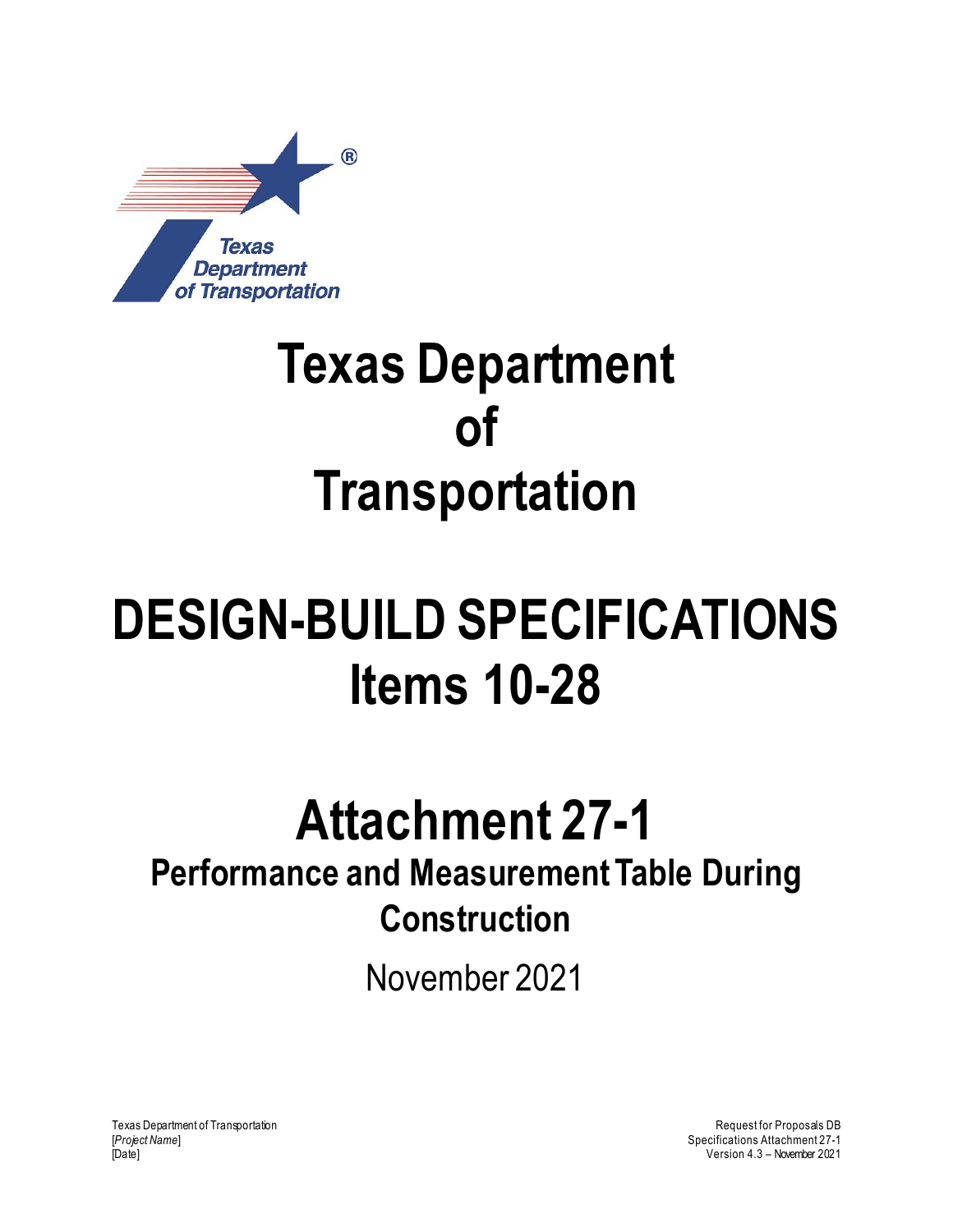Note 1. DB Contractor shall record a separate Defect upon failure to achieve any of the requirements set forth in a Measurement Record. DB Contractor shall repair each Defect within the specified Defect Repair Period.

Note 2. DB Contractor shall conduct hazard mitigation with respect to a Category 1 Defect to mitigate the hazard to Users or imminent risk of damage or deterioration to property or the environment such that the Category 1 Defect no longer exists. For all physical Elements, DB Contractor shall monitor hazard mitigation and shall take action to prevent recurrence of the hazard prior to permanent repair.

Note 3. DB Contractor shall conduct permanent repair of all Defects to restore the condition of an Element to a condition such that no Defect exists.

Note 4. Unless stated otherwise, measurements shall be conducted using procedures, techniques, and measuring equipment consistent with TxDOT's Pavement Management Information System Rater's Manual, TxDOT Designation TEX-1001-S "Test Procedure for Operating Inertial Profilers and Evaluating Pavement Profiles" and TxDOT Specification No. TxDOT 968-62-65 "Pavement Condition Data Collection Services."

Note 5. Unless stated otherwise, pavement performance measurement records relate to 0.1-mile Performance Sections.

Note 6. Pavement distress data includes distresses identified directly by automated methods and distresses revealed by post-processing of visual images obtained during data collection by TxDOT certified visual distress raters for flexible and rigid pavements.

| <b>ELEMENT</b>  |                                                      |                       |                                                                                                          | <b>DEFECT REPAIR</b>          | <b>INSPECTION AND</b>                                                            |                  | <b>MEASUREMENT RECORD</b>                                                                                                                                                                                                                                                                                                                                                                                                                                                                                                                          |  |  |  |  |
|-----------------|------------------------------------------------------|-----------------------|----------------------------------------------------------------------------------------------------------|-------------------------------|----------------------------------------------------------------------------------|------------------|----------------------------------------------------------------------------------------------------------------------------------------------------------------------------------------------------------------------------------------------------------------------------------------------------------------------------------------------------------------------------------------------------------------------------------------------------------------------------------------------------------------------------------------------------|--|--|--|--|
| <b>CATEGORY</b> | <b>REF</b>                                           | <b>ELEMENT</b>        | PERFORMANCE OBJECTIVE                                                                                    | <b>PERIOD</b>                 | <b>MEASUREMENT METHOD</b>                                                        | <b>REF</b>       |                                                                                                                                                                                                                                                                                                                                                                                                                                                                                                                                                    |  |  |  |  |
|                 |                                                      |                       |                                                                                                          | (NOTE 2, 3)                   | (NOTE 4, 6)                                                                      |                  | (NOTE 1,5)                                                                                                                                                                                                                                                                                                                                                                                                                                                                                                                                         |  |  |  |  |
|                 |                                                      |                       | <b>HAZARD MITIGATION AND PERMANENT REPAIR OF CATEGORY 1 DEFECTS</b>                                      |                               |                                                                                  |                  |                                                                                                                                                                                                                                                                                                                                                                                                                                                                                                                                                    |  |  |  |  |
|                 | A: CATEGORY 1 DEFECTS OF PHYSICAL ELEMENTS (GENERAL) |                       |                                                                                                          |                               |                                                                                  |                  |                                                                                                                                                                                                                                                                                                                                                                                                                                                                                                                                                    |  |  |  |  |
| 1) PAVEMENT     | A1                                                   | All physical Elements | Provide Hazard Mitigation and Permanent Repair to any<br>Category 1 Defect in a pavement Element.        | 24 hours Hazard<br>Mitigation | The inspection and<br>measurement method for the<br>identification of Category 1 | A1.1             | No Category 1 Defects, including but not limited to: any<br>failure as defined in TxDOT PMIS System Rater's<br>Manual.                                                                                                                                                                                                                                                                                                                                                                                                                             |  |  |  |  |
|                 |                                                      |                       |                                                                                                          | Repair                        | 28 days Permanent Defects may include any of<br>the methods in this Table.       |                  |                                                                                                                                                                                                                                                                                                                                                                                                                                                                                                                                                    |  |  |  |  |
| 2) DRAINAGE     | A2                                                   |                       | Provide Hazard Mitigation and Permanent Repair to any<br>Category 1 Defect in a drainage system Element. |                               |                                                                                  | A2.1             | No Category 1 Defects, including but not limited to: any<br>failure of a drainage system that permits water to<br>accumulate on the travel way to the extent that such<br>water would represent a hazard because of its position or<br>depth.                                                                                                                                                                                                                                                                                                      |  |  |  |  |
| 3) STRUCTURES   | A <sub>3</sub>                                       |                       | Provide Hazard Mitigation and Permanent Repair to any<br>Category 1 Defect in a structures Element.      |                               |                                                                                  | A3.1             | No Category 1 Defects, including but not limited to: any<br>structural condition, loading event, deflection, crack or<br>settlement that exceeds the design expectation for the<br>Element.                                                                                                                                                                                                                                                                                                                                                        |  |  |  |  |
| 4) EARTHWORK    | A4                                                   |                       | Provide Hazard Mitigation and Permanent Repair to any<br>Category 1 Defect in an earthwork Element.      |                               |                                                                                  | A4.1             | No Category 1 Defects, including but not limited to: any<br>settlement, earthwork instability or erosion event<br>threatening user safety.                                                                                                                                                                                                                                                                                                                                                                                                         |  |  |  |  |
| 5) GENERAL      | A <sub>5</sub>                                       |                       | Provide Hazard Mitigation and Permanent Repair to any<br>Category 1 Defect in any other Element.         |                               |                                                                                  | A <sub>5.1</sub> | No other Defects that meet the definition of a Category 1<br>Defect as defined in Section 27.3.2.3.<br>The following criteria for a Category 1 Defect are<br>included in Section 27.3.2.3:<br>Represents an immediate or imminent health or safety<br>hazard to Users or road workers:<br>• There is a risk of immediate or imminent structural<br>failure or deterioration;<br>• There is an immediate or imminent risk of damage to a<br>third party's property; or<br>• There is an immediate or imminent risk of damage to<br>the environment. |  |  |  |  |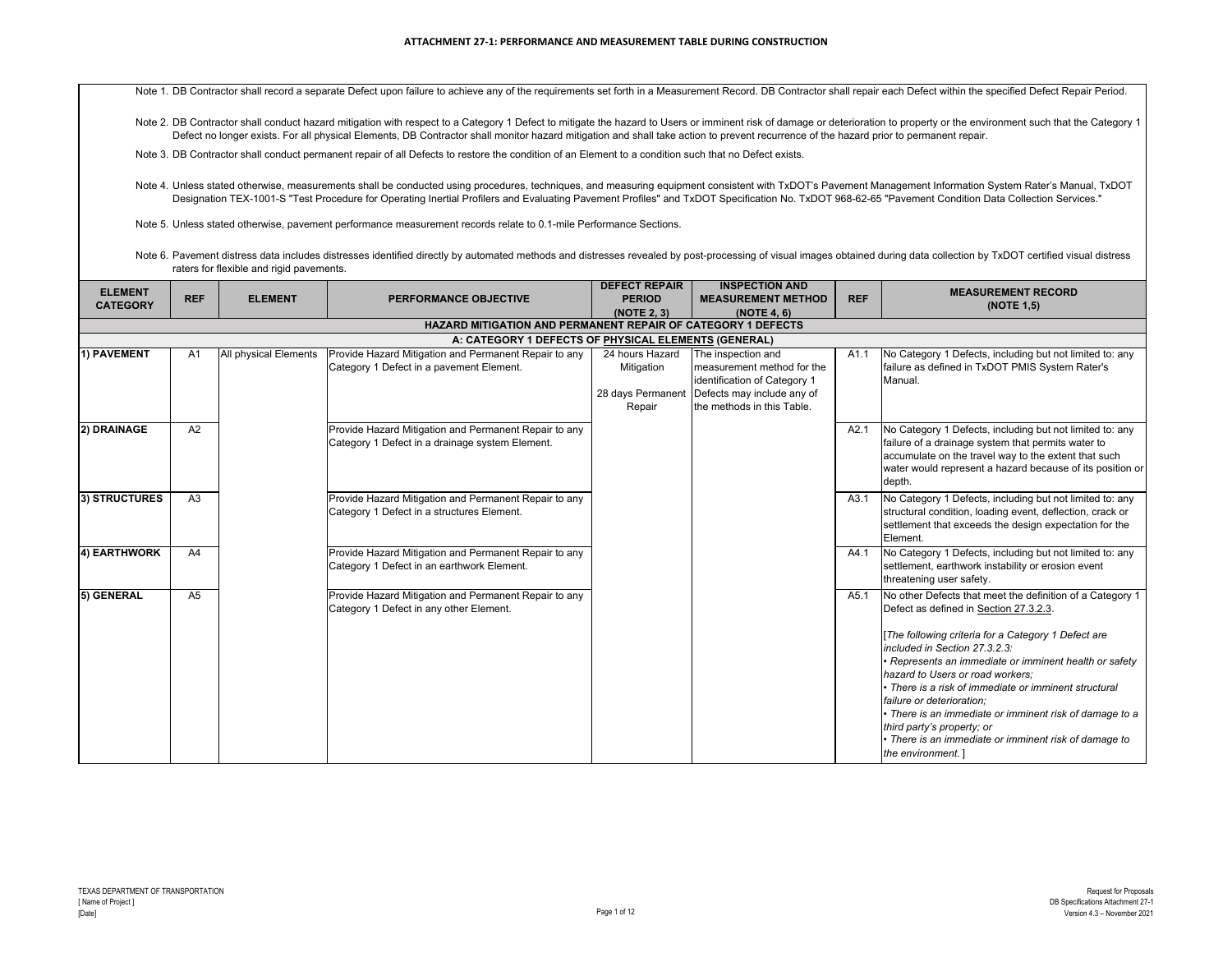| <b>ELEMENT</b><br><b>CATEGORY</b>  | <b>REF</b>     | <b>ELEMENT</b>                                                                                                  | PERFORMANCE OBJECTIVE                                                                                                                                                                                                                                                                                                                                                                                                                          | <b>DEFECT REPAIR</b><br><b>PERIOD</b>                          | <b>INSPECTION AND</b><br><b>MEASUREMENT METHOD</b> | <b>REF</b>       | <b>MEASUREMENT RECORD</b><br>(NOTE 1,5)                                                                                                                     |
|------------------------------------|----------------|-----------------------------------------------------------------------------------------------------------------|------------------------------------------------------------------------------------------------------------------------------------------------------------------------------------------------------------------------------------------------------------------------------------------------------------------------------------------------------------------------------------------------------------------------------------------------|----------------------------------------------------------------|----------------------------------------------------|------------------|-------------------------------------------------------------------------------------------------------------------------------------------------------------|
|                                    |                |                                                                                                                 |                                                                                                                                                                                                                                                                                                                                                                                                                                                | (NOTE 2, 3)                                                    | (NOTE 4, 6)                                        |                  |                                                                                                                                                             |
|                                    | <b>B1</b>      |                                                                                                                 | B: CATEGORY 1 DEFECTS OF PHYSICAL ELEMENTS (REQUIRE MORE RAPID DEFECT REPAIR)                                                                                                                                                                                                                                                                                                                                                                  |                                                                |                                                    |                  |                                                                                                                                                             |
| 1) TRAFFIC SIGNS                   |                | Warning and<br>regulatory signs<br>("Stop", "Yield", "Do<br>Not Enter", "One<br>Way", and "Wrong<br>Way" signs) | Signs are correctly located, clearly visible, legible,<br>reflective, at the correct height and free from structural<br>and electrical defects.                                                                                                                                                                                                                                                                                                | 2 hours Hazard<br>Mitigation<br>28 days Permanent<br>Repair    | Visual inspection                                  | B1.1             | No traffic sign Defects that represent an immediate or<br>imminent health or safety hazard to Users or road<br>workers.                                     |
| 2) TRAFFIC<br><b>SIGNALS</b>       | B2             | <b>Traffic Signals</b>                                                                                          | (i) Traffic signals and their associated equipment shall<br>be:<br>clean and visible<br>correctly aligned and operational<br>free from damage caused by accident or vandalism<br>bulbs are not burned out<br>(ii) Signal timing and operation is correct.<br>(iii) Contingency plans are in place to rectify Category 1<br>Defects not immediately repairable to assure alternative<br>traffic control is provided during a period of failure. | 2 hours Hazard<br>Mitigation<br>28 days Permanent<br>Repair    | Visual inspection                                  | B <sub>2.1</sub> | No traffic signal Defects that represent an immediate or<br>imminent health or safety hazard to Users or road<br>workers.                                   |
|                                    |                |                                                                                                                 | C. CATEGORY 1 DEFECTS OF OPERATIONAL ITEMS (HAZARD MITIGATION ONLY)                                                                                                                                                                                                                                                                                                                                                                            |                                                                |                                                    |                  |                                                                                                                                                             |
| 1) AMENITY                         | C <sub>1</sub> | Graffiti                                                                                                        | Graffiti is removed in a manner and using materials that<br>restore the surface to a like appearance similar to<br>adjoining surfaces<br>(i) Category 1 Defect - Obscene, apparent gang-related,<br>or highly visible graffiti                                                                                                                                                                                                                 | 24 hours Hazard<br>Mitigation                                  | Visual inspection                                  | C1.1             | Graffiti that is obscene, apparent gang-related, or highly<br>visible is not present.                                                                       |
|                                    |                | Animals                                                                                                         | All dead or injured animals are cleared from travel lanes<br>and shoulders.                                                                                                                                                                                                                                                                                                                                                                    | 1 hour Hazard<br>Mitigation                                    | Visual inspection                                  | C1.2             | Dead or injured animals do not represent an immediate<br>or imminent health or safety hazard to Users or road<br>workers.                                   |
|                                    |                | Stalled or abandoned<br>vehicles and<br>equipment                                                               | Stalled or abandoned vehicles and equipment are<br>cleared from travel lanes and shoulders.                                                                                                                                                                                                                                                                                                                                                    | 1 hour Hazard<br>Mitigation                                    | Visual inspection                                  | C1.3             | Stalled or abandoned vehicles or equipment do not<br>represent an immediate or imminent health or safety<br>hazard to Users or road workers.                |
| 2) SNOW AND<br><b>ICE CONTROL</b>  | C <sub>2</sub> | <b>Travel lanes</b>                                                                                             | Pretreat travel way with brine solution prior to potential<br>snow and ice event.                                                                                                                                                                                                                                                                                                                                                              | 12 hours (min.)<br>24 hours (max.)<br><b>Hazard Mitigation</b> | Visual inspection                                  | C <sub>2.1</sub> | Pretreat travel way with brine solution a minimum 12<br>hours but no more than 24 hours prior to potential snow<br>and ice event.                           |
|                                    |                |                                                                                                                 | Maintain travel way free from snow and ice.                                                                                                                                                                                                                                                                                                                                                                                                    |                                                                | Records of all snow and ice<br>controls            |                  | Response times are met for all snow and ice controls:                                                                                                       |
|                                    |                |                                                                                                                 |                                                                                                                                                                                                                                                                                                                                                                                                                                                | 1 hour Hazard<br>Mitigation                                    |                                                    | C <sub>2.2</sub> | (i) Maximum 1 hr response time to complete staffing and<br>loading of spreading vehicles.                                                                   |
|                                    |                |                                                                                                                 |                                                                                                                                                                                                                                                                                                                                                                                                                                                | 2 hours Hazard<br>Mitigation                                   |                                                    | C <sub>2.3</sub> | (ii) Maximum 2 hrs from departure from loading point to<br>complete treatment and return to loading point.                                                  |
|                                    |                |                                                                                                                 |                                                                                                                                                                                                                                                                                                                                                                                                                                                | 1 hour Hazard<br>Mitigation                                    |                                                    | C <sub>2.4</sub> | (iii) Maximum 1 hr response time for snow and ice<br>clearance vehicles to depart from base.                                                                |
| 3) INCIDENT<br><b>RESPONSE</b>     | C <sub>3</sub> | General                                                                                                         | (i) Monitor the Project and respond to Incidents in<br>accordance with the Maintenance Management Plan<br>(MMP).<br>(ii) Monitor the Project and respond to Incidents involving<br>Hazardous Materials in accordance with the<br>Maintenance Management Plan.<br>(iii) Evaluate structural damage to structures and liaise<br>with emergency services to ensure safe working<br>environment while clearing the Incident.                       | 1 hour Hazard<br>Mitigation                                    | Records of all incident and<br>emergency responses | C3.1             | Response times are met for 98% of Incidents measured<br>on a 1 year rolling basis and no unresolved complaints<br>from Emergency Services.                  |
| 4) SWEEPING AND<br><b>CLEANING</b> | C <sub>4</sub> | Obstructions and<br>debris                                                                                      | Travel lanes and shoulders free from obstructions and<br>debris including at a minimum objects, luminaire poles,<br>and tires.                                                                                                                                                                                                                                                                                                                 | 1 hour Hazard<br>Mitigation                                    | Visual inspection                                  | C4.1             | No obstructions and/or debris on travel lanes and<br>shoulders that represent an immediate or imminent<br>health or safety hazard to Users or road workers. |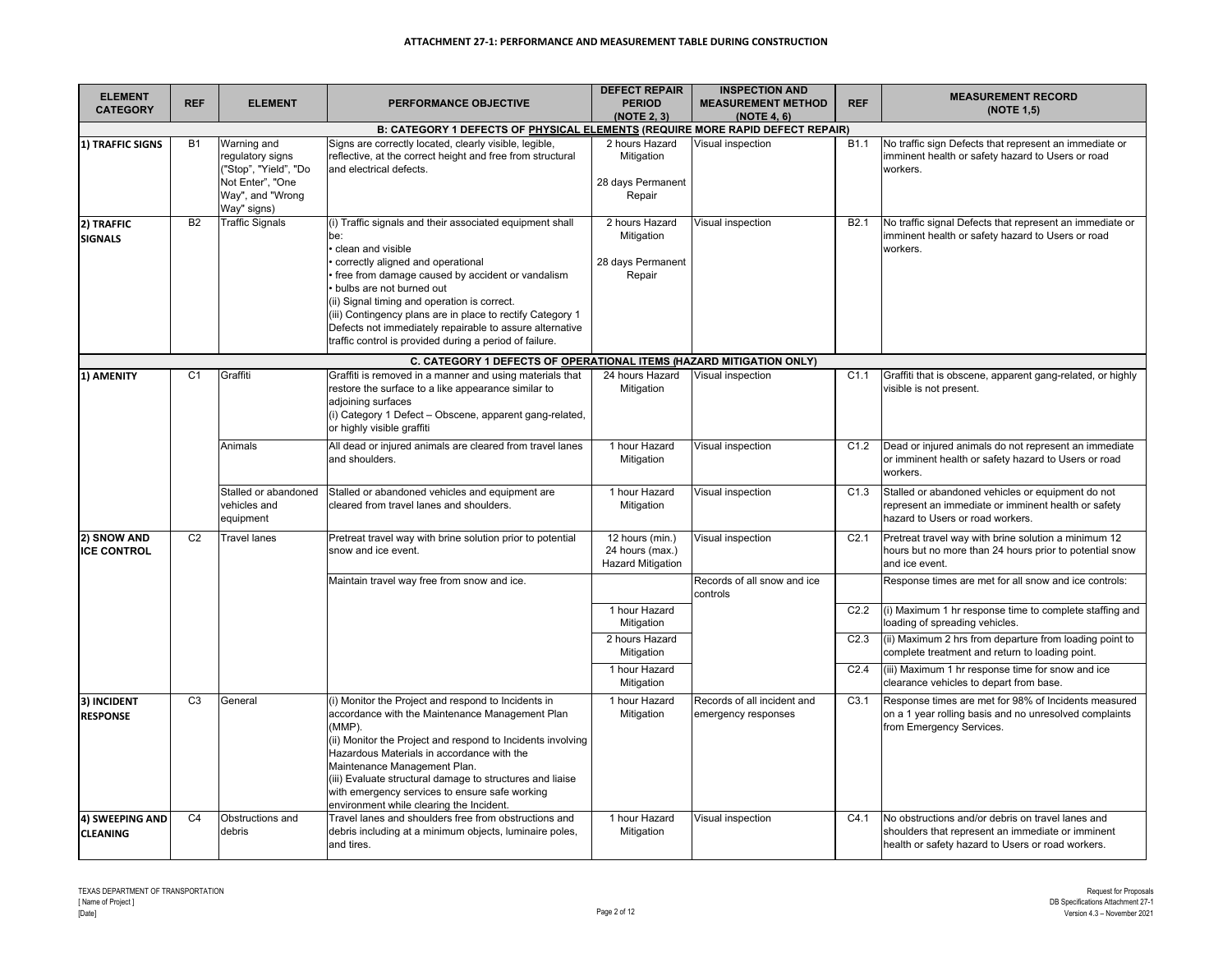| <b>ELEMENT</b><br><b>CATEGORY</b> | <b>REF</b>       | <b>ELEMENT</b>                              | <b>PERFORMANCE OBJECTIVE</b>                                                                                                  | <b>DEFECT REPAIR</b><br><b>PERIOD</b><br>(NOTE 2, 3) | <b>INSPECTION AND</b><br><b>MEASUREMENT METHOD</b><br>(NOTE 4, 6) | <b>REF</b> | <b>MEASUREMENT RECORD</b><br>(NOTE 1,5)                                                                                                                                                        |
|-----------------------------------|------------------|---------------------------------------------|-------------------------------------------------------------------------------------------------------------------------------|------------------------------------------------------|-------------------------------------------------------------------|------------|------------------------------------------------------------------------------------------------------------------------------------------------------------------------------------------------|
|                                   |                  |                                             | PERMANENT REPAIR OF ALL OTHER DEFECTS NOT CLASSIFIED AS CATEGORY 1 DEFECTS                                                    |                                                      |                                                                   |            |                                                                                                                                                                                                |
| 1) PAVEMENT GENERAL               |                  |                                             |                                                                                                                               |                                                      |                                                                   |            |                                                                                                                                                                                                |
|                                   | 1.1              | Ride quality                                | All roadways have a smooth surface course (including<br>bridge decks, covers, gratings, frames and boxes).                    | 28 days                                              | 10-ft straightedge used to<br>measure discontinuities             | 1.1.1      | No individual discontinuities greater than the reference<br>condition (on a location-specific basis) in the BECR.                                                                              |
|                                   | 1.2              | Edge drop-offs                              | All roadways are free from edge drop-offs exceeding<br>measurement record thresholds.                                         | 28 days                                              | Physical measurement                                              | 1.2.1      | No edge drop-off greater than the reference condition<br>(on a location-specific basis) in the BECR.                                                                                           |
| 1a) PAVEMENT (ASPHALT)            |                  |                                             |                                                                                                                               |                                                      |                                                                   |            |                                                                                                                                                                                                |
|                                   | 1a.1             | Ruts                                        | All roadways are free from surface depressions<br>exceeding measurement record thresholds.                                    | 28 days                                              | Physical measurement                                              | 1a.1.1     | No depth of rut at any location greater than the reference<br>condition (on a location-specific basis) in the BECR.                                                                            |
|                                   | 1a.2             | Cracking                                    | All roadways are free from cracking exceeding<br>measurement record thresholds.                                               | 28 days                                              | Physical measurement                                              | 1a.2.1     | No unsealed longitudinal cracking and/or transverse<br>cracking in any Performance Section with a width greater<br>than the reference condition (on a location-specific basis)<br>in the BECR. |
| 1b) PAVEMENT (CRCP)               |                  |                                             |                                                                                                                               |                                                      |                                                                   |            |                                                                                                                                                                                                |
|                                   | 1 <sub>b.1</sub> | Spalled cracks                              | All roadways (including shoulders and ramps) are free<br>from spalled cracks exceeding measurement thresholds.                | 28 days                                              | Physical measurement                                              | 1b.1.1     | No individual spalling of any crack greater than the<br>reference condition (on a location-specific basis) in the<br>BECR.                                                                     |
|                                   | 1 <sub>b.2</sub> | Popouts and<br>punchouts                    | All roadways (including shoulders and ramps) are free<br>from popouts and punchouts exceeding measurement<br>thresholds.      | 28 days                                              | Physical measurement                                              | 1b.2.1     | No individual punchouts greater than the reference<br>condition (on a location-specific basis) in the BECR.                                                                                    |
|                                   | 1 <sub>b.3</sub> | Longitudinal cracking                       | All roadways (including shoulders and ramps) are free<br>from longitudinal cracks exceeding measurement record<br>thresholds. | 28 days                                              | Physical measurement                                              | 1b.3.1     | No longitudinal cracks greater than the reference<br>condition (on a location-specific basis) in the BECR.                                                                                     |
| 1c) PAVEMENT (JCP)                |                  |                                             |                                                                                                                               |                                                      |                                                                   |            |                                                                                                                                                                                                |
|                                   | 1c.1             | Damaged joints and<br>cracks                | All roadways (including shoulders and ramps) are free<br>from damaged joints and cracks.                                      | 28 days                                              | Physical measurement                                              | 1c.1.1     | No individual spalling of joints or cracks greater than the<br>reference condition (on a location-specific basis) in the<br>BECR.                                                              |
|                                   | 1c.2             | Slabs with cracks in<br>multiple directions | All roadways (including shoulders and ramps) are free<br>from potential shattered slabs.                                      | 28 days                                              | Visual inspection                                                 | 1c.2.1     | No slabs separated into three or more pieces greater<br>than the reference condition (on a location-specific basis)<br>in the BECR.                                                            |
|                                   | 1c.3             | cracks                                      | Slabs with longitudinal All roadways (including shoulders and ramps) are free<br>from slabs with longitudinal cracks.         | 28 days                                              | Physical measurement                                              | 1c.3.1     | No longitudinal cracks in any slab greater than the<br>reference condition (on a location-specific basis) in the<br>BECR.                                                                      |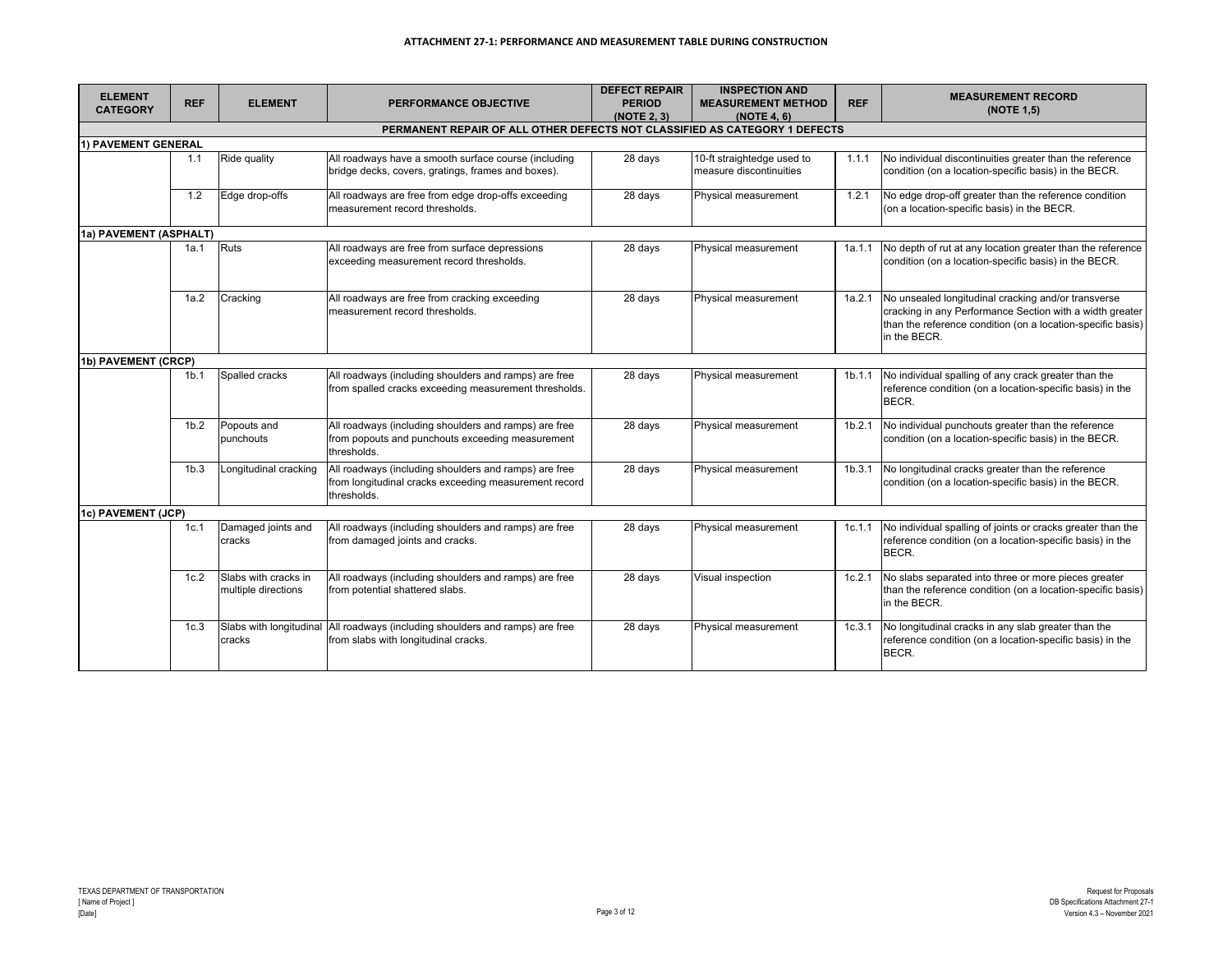| <b>ELEMENT</b><br><b>CATEGORY</b> | <b>REF</b> | <b>ELEMENT</b>                                                                                                                                                                                                                                                                                                                                                                                                                                  | <b>PERFORMANCE OBJECTIVE</b>                                                                                                                                                                                                                                                                                                                                                                                                                                                                                                                                                                                                                                                                                                                                                                                                                                                                                                 | <b>DEFECT REPAIR</b><br><b>PERIOD</b><br>(NOTE 2, 3) | <b>INSPECTION AND</b><br><b>MEASUREMENT METHOD</b><br>(NOTE 4, 6)                                                                                                                                                                                                                                    | <b>REF</b> | <b>MEASUREMENT RECORD</b><br>(NOTE 1,5)                                                                                                                                                          |
|-----------------------------------|------------|-------------------------------------------------------------------------------------------------------------------------------------------------------------------------------------------------------------------------------------------------------------------------------------------------------------------------------------------------------------------------------------------------------------------------------------------------|------------------------------------------------------------------------------------------------------------------------------------------------------------------------------------------------------------------------------------------------------------------------------------------------------------------------------------------------------------------------------------------------------------------------------------------------------------------------------------------------------------------------------------------------------------------------------------------------------------------------------------------------------------------------------------------------------------------------------------------------------------------------------------------------------------------------------------------------------------------------------------------------------------------------------|------------------------------------------------------|------------------------------------------------------------------------------------------------------------------------------------------------------------------------------------------------------------------------------------------------------------------------------------------------------|------------|--------------------------------------------------------------------------------------------------------------------------------------------------------------------------------------------------|
| 2) DRAINAGE                       |            |                                                                                                                                                                                                                                                                                                                                                                                                                                                 |                                                                                                                                                                                                                                                                                                                                                                                                                                                                                                                                                                                                                                                                                                                                                                                                                                                                                                                              |                                                      |                                                                                                                                                                                                                                                                                                      |            |                                                                                                                                                                                                  |
|                                   | 2.1        | Non-bridge class<br>culverts, pipes,<br>ditches,<br>channels, catch<br>basins, inlets,<br>manholes and outfalls                                                                                                                                                                                                                                                                                                                                 | Each element of the drainage system functions properly<br>from the point at which water drains from the travel way<br>to the outfall or drainage way and is free of:<br>defects in sealant at movement joints<br>scour damage<br>corrosion of rebar                                                                                                                                                                                                                                                                                                                                                                                                                                                                                                                                                                                                                                                                          | 28 days                                              | Visual inspection                                                                                                                                                                                                                                                                                    | 2.1.1      | Performance objective met.                                                                                                                                                                       |
|                                   | 2.2        | Drainage treatment<br>devices                                                                                                                                                                                                                                                                                                                                                                                                                   | Drainage treatment and balancing systems, flow and<br>spillage control devices function correctly, are free of silt<br>and debris and their location and means of operation is<br>recorded adequately to permit their correct operation in<br>Emergency.                                                                                                                                                                                                                                                                                                                                                                                                                                                                                                                                                                                                                                                                     | 28 days                                              | Visual inspection                                                                                                                                                                                                                                                                                    | 2.2.1      | Performance objective met.                                                                                                                                                                       |
|                                   | 2.3        | Discharge systems                                                                                                                                                                                                                                                                                                                                                                                                                               | Surface water discharge systems perform their proper<br>function and discharge to groundwater and waterways<br>complies with the relevant legislation and permits.                                                                                                                                                                                                                                                                                                                                                                                                                                                                                                                                                                                                                                                                                                                                                           | 3 months                                             | Visual inspection                                                                                                                                                                                                                                                                                    | 2.3.1      | Performance objective met.                                                                                                                                                                       |
|                                   | 2.4        | Erosion                                                                                                                                                                                                                                                                                                                                                                                                                                         | Address erosion greater than 12" deep along ditches,<br>swales, ponds, and channels.                                                                                                                                                                                                                                                                                                                                                                                                                                                                                                                                                                                                                                                                                                                                                                                                                                         | 28 days                                              | Visual inspection                                                                                                                                                                                                                                                                                    | 2.4.1      | The general condition is at least equal to the reference<br>condition (on a location-specific basis) in the BECR.                                                                                |
|                                   | 2.5        | Channels and ditches<br>Permanent Erosion<br><b>Control Measures</b>                                                                                                                                                                                                                                                                                                                                                                            | Where permanent erosion control measures such as<br>rock or concrete riprap are utilized: free of undermined or<br>damaged erosion control measures.                                                                                                                                                                                                                                                                                                                                                                                                                                                                                                                                                                                                                                                                                                                                                                         | 28 days                                              | Visual inspection                                                                                                                                                                                                                                                                                    | 2.5.1      | The general condition is at least equal to the reference<br>condition (on a location-specific basis) in the BECR.                                                                                |
| 3) STRUCTURES                     |            |                                                                                                                                                                                                                                                                                                                                                                                                                                                 |                                                                                                                                                                                                                                                                                                                                                                                                                                                                                                                                                                                                                                                                                                                                                                                                                                                                                                                              |                                                      |                                                                                                                                                                                                                                                                                                      |            |                                                                                                                                                                                                  |
|                                   | 3.1        | Structure components<br>(Structures having an<br>opening measured<br>along the center of the<br>roadway of more than<br>20 feet between faces<br>of abutments or spring<br>lines of arches or<br>extreme ends of the<br>openings for multiple<br>box culverts or<br>multiple pipes that are<br>60 inches or more in<br>diameter and that<br>have a clear distance<br>between openings of<br>less than half of the<br>smallest pipe<br>diameter) | (i) Substructures and superstructures are free of:<br>· undesirable vegetation<br>debris and significant accumulation of bird droppings<br>that impact the performance of the structure(s) and the<br>ability to inspect the structure(s)<br>• blocked drains, weep pipes, manholes and chambers<br>• blocked drainage holes in structural components<br>defects in joint sealants<br>defects in pedestrian protection measure<br>scour damage<br>corrosion of rebar<br>paint system failures<br>impact damage<br>(ii) Expansion joints free of:<br>dirt, debris and vegetation<br>defects in drainage system<br>loose nuts and bolts<br>defects in gaskets and/or seals<br>(iii) The deck drainage system is free of all debris and<br>operates as intended.<br>(iv) Parapets free of:<br>loose nuts and bolts<br>blockages of hollow section drain holes<br>undesirable vegetation<br>impact damage<br>· concrete spalling | 6 months                                             | (a) The National Bridge<br>Inspection Standards (NBIS)<br>of the Code of Federal<br>Regulations, 23 Highways -<br><b>Part 650</b><br>(b) The TxDOT Bridge<br><b>Inspection Manual</b><br>(c) The Federal Highway<br>Administration's Bridge<br>Inspector's Reference Manual<br>(d) Visual Inspection | 3.1.1      | The general condition is at least equal to the reference<br>condition (on a location-specific basis) in the BECR and<br>records maintained as required in the TxDOT Bridge<br>Inspection Manual. |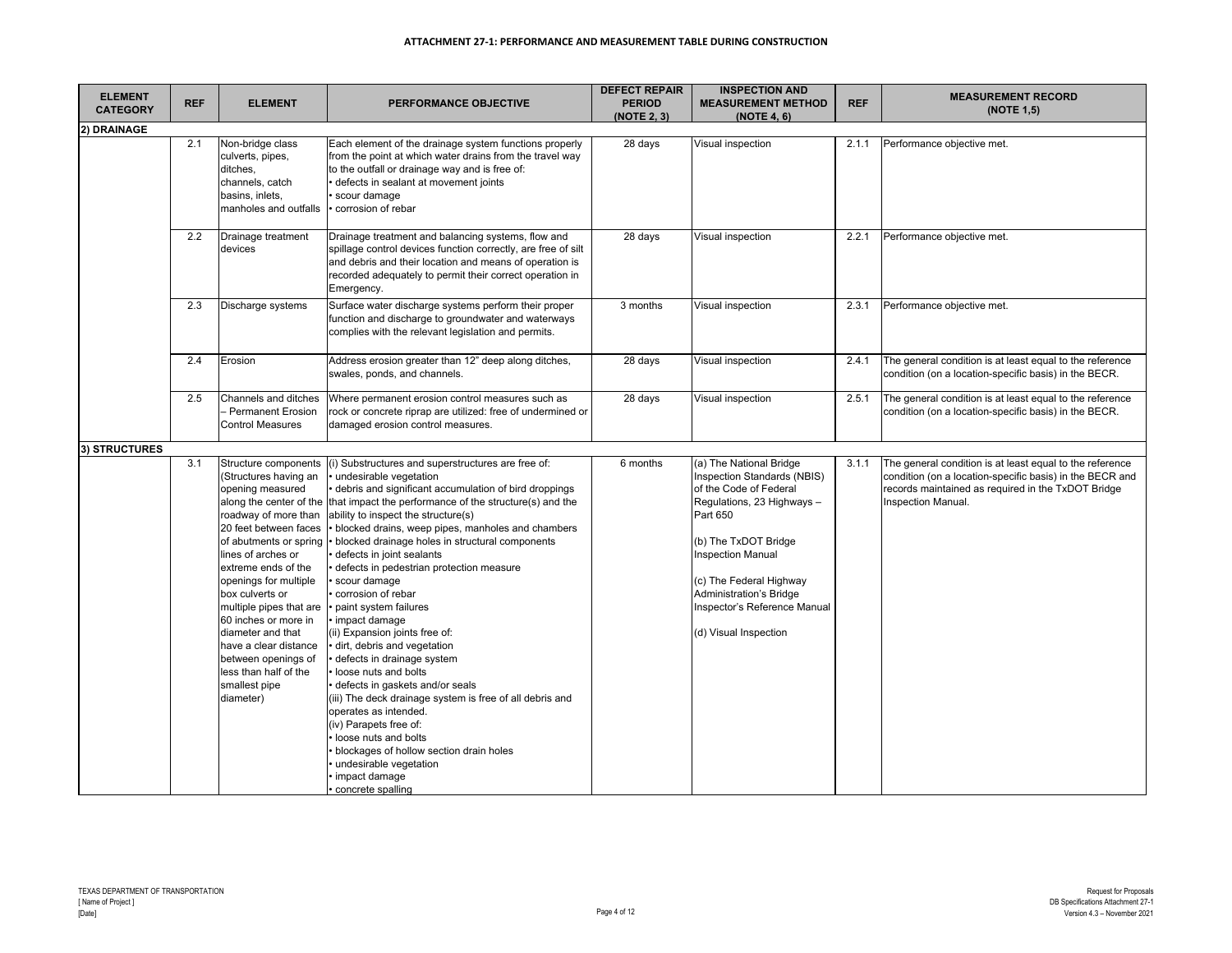| <b>ELEMENT</b>  | <b>REF</b> | <b>ELEMENT</b>              | <b>PERFORMANCE OBJECTIVE</b>                                                                                                                                                                                                                                                                                                                                                                                                                                                                                                                                                                                                                                                                             | <b>DEFECT REPAIR</b><br><b>PERIOD</b> | <b>INSPECTION AND</b><br><b>MEASUREMENT METHOD</b> | <b>REF</b> | <b>MEASUREMENT RECORD</b>                                                                                                  |
|-----------------|------------|-----------------------------|----------------------------------------------------------------------------------------------------------------------------------------------------------------------------------------------------------------------------------------------------------------------------------------------------------------------------------------------------------------------------------------------------------------------------------------------------------------------------------------------------------------------------------------------------------------------------------------------------------------------------------------------------------------------------------------------------------|---------------------------------------|----------------------------------------------------|------------|----------------------------------------------------------------------------------------------------------------------------|
| <b>CATEGORY</b> |            |                             |                                                                                                                                                                                                                                                                                                                                                                                                                                                                                                                                                                                                                                                                                                          | (NOTE 2, 3)                           | (NOTE 4, 6)                                        |            | (NOTE 1,5)                                                                                                                 |
|                 |            |                             | (v) Bearings and bearing seats are:<br>properly aligned horizontally and vertically<br>clean and in full contact with each other<br>(vi) Sliding and roller surfaces are clean and greased to<br>ensure satisfactory performance. Additional advice<br>contained in bearing manufacturers' instructions in the<br>structure maintenance manual is followed.<br>(vii) Special finishes are clean and perform to the<br>appropriate standards.<br>(viii) All non-structural items such as hoists and electrical<br>fixings, operate correctly, are clean and lubricated as<br>appropriate, in accordance with the manufacturer's<br>recommendations and certification of lifting devices is<br>maintained. |                                       |                                                    | 3.1.2      | The condition rating is at least equal to the reference<br>condition rating (on a location-specific basis) in the<br>BECR. |
|                 | 3.2        | Load ratings                | All structures maintain the design load capacity and no<br>load restrictions for Texas legal loads (including legally<br>permitted vehicles).                                                                                                                                                                                                                                                                                                                                                                                                                                                                                                                                                            | Not used                              | Not used                                           | 3.3.1      | Not used                                                                                                                   |
|                 | 3.3        | Gantries and high-<br>masts | Sign signal gantries, high-masts are structurally sound<br>and free of:<br>· loose nuts and bolts<br>defects in surface protection systems                                                                                                                                                                                                                                                                                                                                                                                                                                                                                                                                                               | 6 months                              | Visual inspection                                  | 3.4.1      | The general condition is at least equal to the reference<br>condition (on a location-specific basis) in the BECR.          |
|                 | 3.4        | Access points               | All hatches and points of access have fully operational<br>and lockable entryways.                                                                                                                                                                                                                                                                                                                                                                                                                                                                                                                                                                                                                       | 6 months                              | Visual inspection                                  | 3.5.1      | The general condition is at least equal to the reference<br>condition (on a location-specific basis) in the BECR.          |
|                 | 3.5        | <b>Retaining walls</b>      | Retaining walls are free of:<br>undesirable vegetation<br>defects in sealed joints<br>defects in pedestrian protection<br>scour damage<br>corrosion of rebar<br>paint system failure<br>concrete spalling<br>impact damage<br>blocked weep holes<br>Parapets are free of:<br>· loose nuts and bolts<br>blockage of drain holes<br>undesirable vegetation<br>impact damage<br>concrete spalling                                                                                                                                                                                                                                                                                                           | 28 days                               | Visual inspection                                  | 3.6.1      | The general condition is at least equal to the reference<br>condition (on a location-specific basis) in the BECR.          |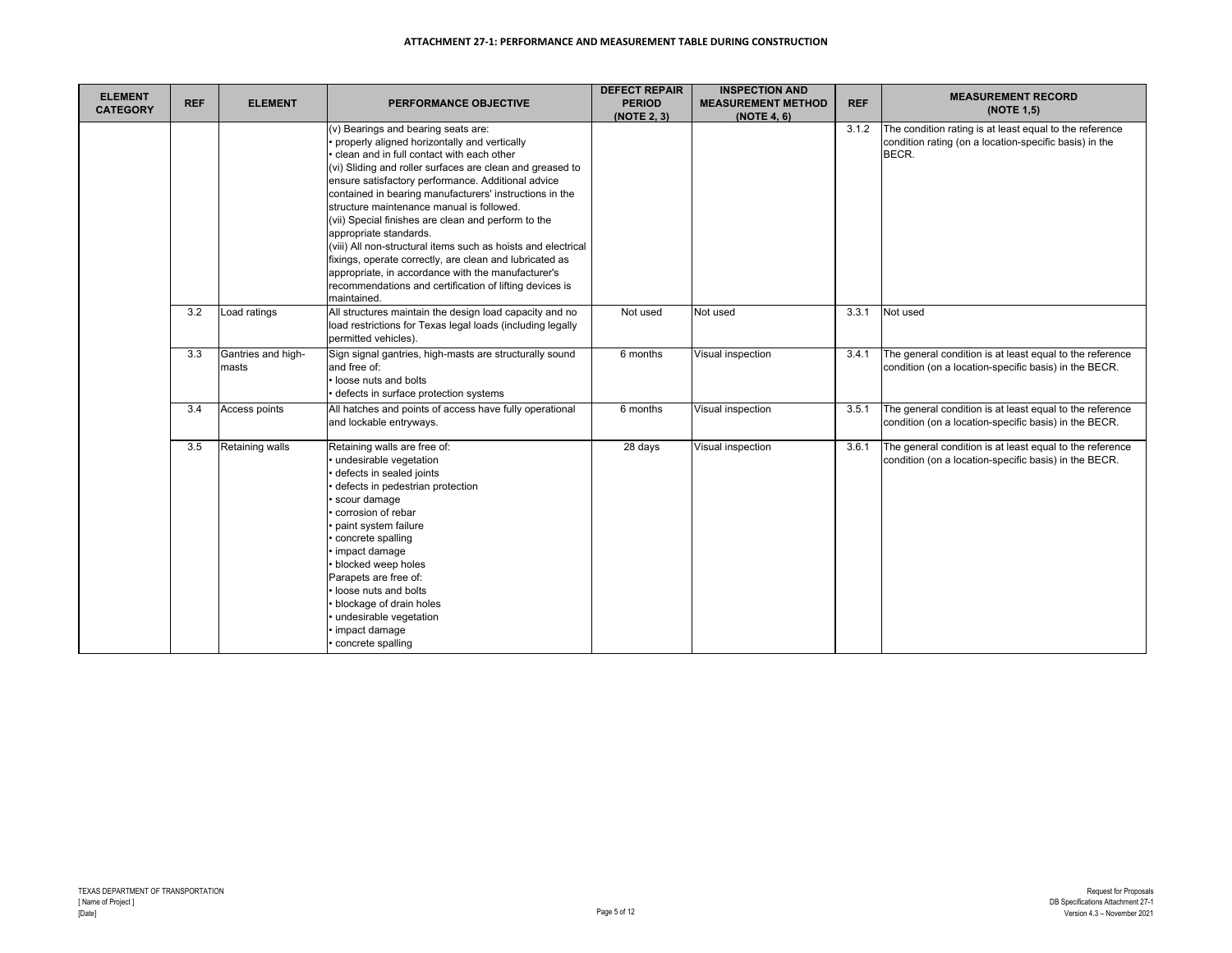| <b>ELEMENT</b>  |            |                                   |                                                                                                                                                                                                                                                                                                                                        | <b>DEFECT REPAIR</b> | <b>INSPECTION AND</b>                                                                             |            | <b>MEASUREMENT RECORD</b>                                                                                                                                                                                                                  |
|-----------------|------------|-----------------------------------|----------------------------------------------------------------------------------------------------------------------------------------------------------------------------------------------------------------------------------------------------------------------------------------------------------------------------------------|----------------------|---------------------------------------------------------------------------------------------------|------------|--------------------------------------------------------------------------------------------------------------------------------------------------------------------------------------------------------------------------------------------|
| <b>CATEGORY</b> | <b>REF</b> | <b>ELEMENT</b>                    | PERFORMANCE OBJECTIVE                                                                                                                                                                                                                                                                                                                  | <b>PERIOD</b>        | <b>MEASUREMENT METHOD</b>                                                                         | <b>REF</b> | (NOTE 1.5)                                                                                                                                                                                                                                 |
|                 |            |                                   | 4) PAVEMENT MARKINGS, OBJECT MARKERS, BARRIER MARKERS AND DELINEATORS                                                                                                                                                                                                                                                                  | (NOTE 2, 3)          | (NOTE 4, 6)                                                                                       |            |                                                                                                                                                                                                                                            |
|                 | 4.1        | Pavement markings                 | Pavement markings are:                                                                                                                                                                                                                                                                                                                 | 28 days              | a) Markings - General                                                                             |            |                                                                                                                                                                                                                                            |
|                 |            |                                   |                                                                                                                                                                                                                                                                                                                                        |                      |                                                                                                   |            |                                                                                                                                                                                                                                            |
|                 |            |                                   | clean and visible during the day and at night<br>whole and complete and of the correct color, type, width<br>and length<br>placed to meet the TMUTCD and TxDOT's Pavement<br>Marking Standard Sheets                                                                                                                                   |                      | Visual inspection (to include a<br>record of visibility of markings<br>under low beam headlights) | 4.1.1      | Marking visibility condition meets or exceeds the<br>reference condition (on a location-specific basis) in the<br>BECR.                                                                                                                    |
|                 |            |                                   |                                                                                                                                                                                                                                                                                                                                        |                      | Physical measurement                                                                              | 4.1.2      | Length of pavement marking where the loss of pavement<br>marking material is at least equal to the reference<br>condition (on a location-specific basis) in the BECR.                                                                      |
|                 |            |                                   |                                                                                                                                                                                                                                                                                                                                        |                      | b) Profile Markings                                                                               |            |                                                                                                                                                                                                                                            |
|                 |            |                                   |                                                                                                                                                                                                                                                                                                                                        |                      | Visual inspection                                                                                 | 4.1.3      | The general condition is at least equal to the reference<br>condition (on a location-specific basis) in the BECR.                                                                                                                          |
|                 | 4.2        | Raised reflective<br>markers      | Raised reflective pavement markers are:<br>clean and clearly visible<br>of the correct color and type<br>reflective or retroreflective in accordance with TxDOT<br>standards are:<br>correctly located, aligned and at the correct level<br>firmly fixed<br>. in a condition that will ensure that they remain at the<br>correct level | 6 months             | Visual inspection                                                                                 | 4.2.1      | Raised reflective markers is at least equal to the<br>reference condition for ineffectiveness in any 10<br>consecutive markers (on a location-specific basis) in the<br>BECR. (Ineffective includes missing, damaged, settled or<br>sunk). |
|                 | 4.3        | Delineators & markers             | Object markers, mail box markers and delineators are:<br>clean and visible<br>of the correct color and type<br>legible and reflective<br>straight and vertical                                                                                                                                                                         | 28 days              | Visual inspection                                                                                 | 4.3.1      | The general condition is at least equal to the reference<br>condition (on a location-specific basis) in the BECR.                                                                                                                          |
|                 |            |                                   | 5) CURBS, GUARDRAILS, SAFETY BARRIERS AND IMPACT ATTENUATORS                                                                                                                                                                                                                                                                           |                      |                                                                                                   |            |                                                                                                                                                                                                                                            |
|                 | 5.1        | Curbs                             | Curbs are free of cracks that impact functionality or<br>performance of the curb, broken pieces and separation,<br>and are in proper grade and alignment.                                                                                                                                                                              | 28 days              | Visual inspection                                                                                 | 5.1.1      | The general condition is at least equal to the reference<br>condition (on a location-specific basis) in the BECR.                                                                                                                          |
|                 | 5.2        | Guardrails and safety<br>barriers | All guardrails, safety barriers, and concrete barriers are<br>maintained free of defects. They are appropriately placed<br>and correctly installed at the correct height and distance<br>from roadway or obstacles.                                                                                                                    | 28 days              | Visual inspection                                                                                 | 5.2.1      | The general condition is at least equal to the reference<br>condition (on a location-specific basis) in the BECR.                                                                                                                          |
|                 | 5.3        | Impact attenuators                | All impact attenuators are appropriately placed, correctly<br>installed, and free of damage.                                                                                                                                                                                                                                           | 28 days              | Visual inspection                                                                                 | 5.3.1      | The general condition is at least equal to the reference<br>condition (on a location-specific basis) in the BECR.                                                                                                                          |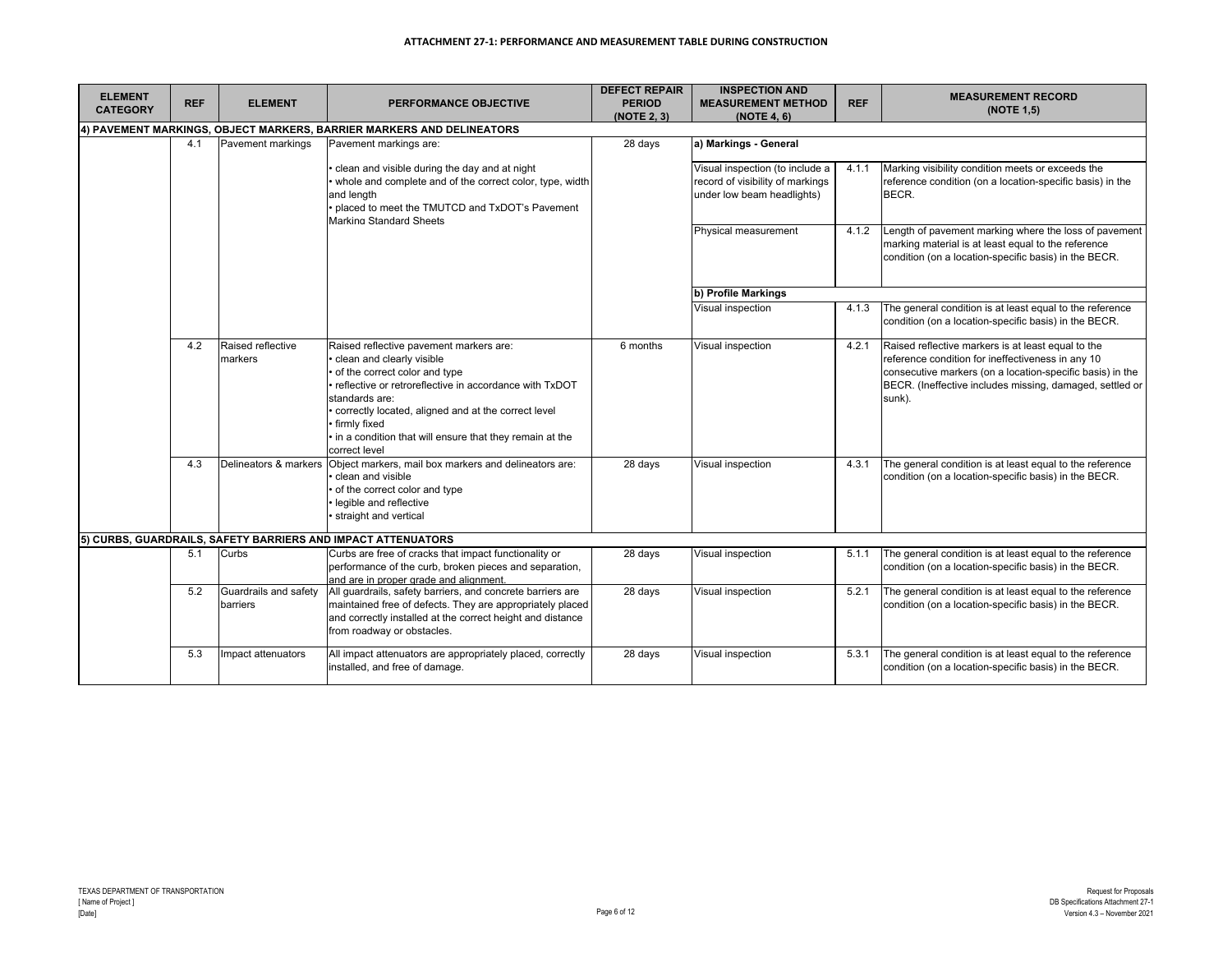| <b>ELEMENT</b><br><b>CATEGORY</b> | <b>REF</b> | <b>ELEMENT</b>                               | PERFORMANCE OBJECTIVE                                                                                                                                                                                                                                                                                                                                                                                                                                                                                                                                                                                                                                                                                                                                                                                                                                                                                                                                                                                                                         | <b>DEFECT REPAIR</b><br><b>PERIOD</b><br>(NOTE 2, 3) | <b>INSPECTION AND</b><br><b>MEASUREMENT METHOD</b><br>(NOTE 4, 6) | <b>REF</b> | <b>MEASUREMENT RECORD</b><br>(NOTE 1,5)                                                                           |
|-----------------------------------|------------|----------------------------------------------|-----------------------------------------------------------------------------------------------------------------------------------------------------------------------------------------------------------------------------------------------------------------------------------------------------------------------------------------------------------------------------------------------------------------------------------------------------------------------------------------------------------------------------------------------------------------------------------------------------------------------------------------------------------------------------------------------------------------------------------------------------------------------------------------------------------------------------------------------------------------------------------------------------------------------------------------------------------------------------------------------------------------------------------------------|------------------------------------------------------|-------------------------------------------------------------------|------------|-------------------------------------------------------------------------------------------------------------------|
| 6) TRAFFIC SIGNS                  |            |                                              |                                                                                                                                                                                                                                                                                                                                                                                                                                                                                                                                                                                                                                                                                                                                                                                                                                                                                                                                                                                                                                               |                                                      |                                                                   |            |                                                                                                                   |
|                                   | 6.1        | General - All signs                          | (i) Signs are correctly located, clearly visible, legible,<br>reflective, at the correct height and free from structural<br>and electrical defects.<br>(ii) Identification markers are provided, correctly located,<br>visible, clean and legible.<br>(iii) Sign mounting posts are vertical, structurally sound<br>and rust free.<br>(iv) All break-away sign mounts are clear of silt or other<br>debris that could impede break-away features and shall<br>have correct stub heights.<br>(v) Obsolete and redundant signs are removed or<br>replaced as appropriate.<br>(vi) Visibility distances meet the stated requirements.<br>(vii) Sign information is of the correct size, location, type<br>and wording to meet its intended purpose and any<br>statutory requirements.<br>(viii) All structures and elements of the signing system<br>are kept clean and free from debris and have clear<br>access provided.<br>(ix) All replacement and repair materials and equipment<br>are in accordance with the requirements of the TMUTCD. | 28 days                                              | Visual inspection                                                 | 6.1.1      | The general condition is at least equal to the reference<br>condition (on a location-specific basis) in the BECR. |
| 7) TRAFFIC SIGNALS                |            |                                              |                                                                                                                                                                                                                                                                                                                                                                                                                                                                                                                                                                                                                                                                                                                                                                                                                                                                                                                                                                                                                                               |                                                      |                                                                   |            |                                                                                                                   |
|                                   | 7.1        | General                                      | (i) Traffic signals and their associated equipment shall<br>be:<br>clean and visible<br>correctly aligned and operational<br>free from damage caused by accident or vandalism<br>bulbs are not burned out<br>(ii) Signal timing and operation is correct.<br>(iii) Comply with National Electric Code regulations.<br>(iv) Traffic signals are structurally sound.<br>(v) Signals have identification markers and the telephone<br>number for reporting faults are correctly located, clearly<br>visible, clean and legible.                                                                                                                                                                                                                                                                                                                                                                                                                                                                                                                  | 28 days                                              | Visual inspection                                                 | 7.1.1      | The general condition is at least equal to the reference<br>condition (on a location-specific basis) in the BECR. |
|                                   | 7.2        | Pedestrian elements<br>and vehicle detectors | All pedestrian elements and vehicle detectors are<br>correctly positioned and fully functional.                                                                                                                                                                                                                                                                                                                                                                                                                                                                                                                                                                                                                                                                                                                                                                                                                                                                                                                                               | 28 days                                              | Visual inspection                                                 | 7.2.1      | The general condition is at least equal to the reference<br>condition (on a location-specific basis) in the BECR. |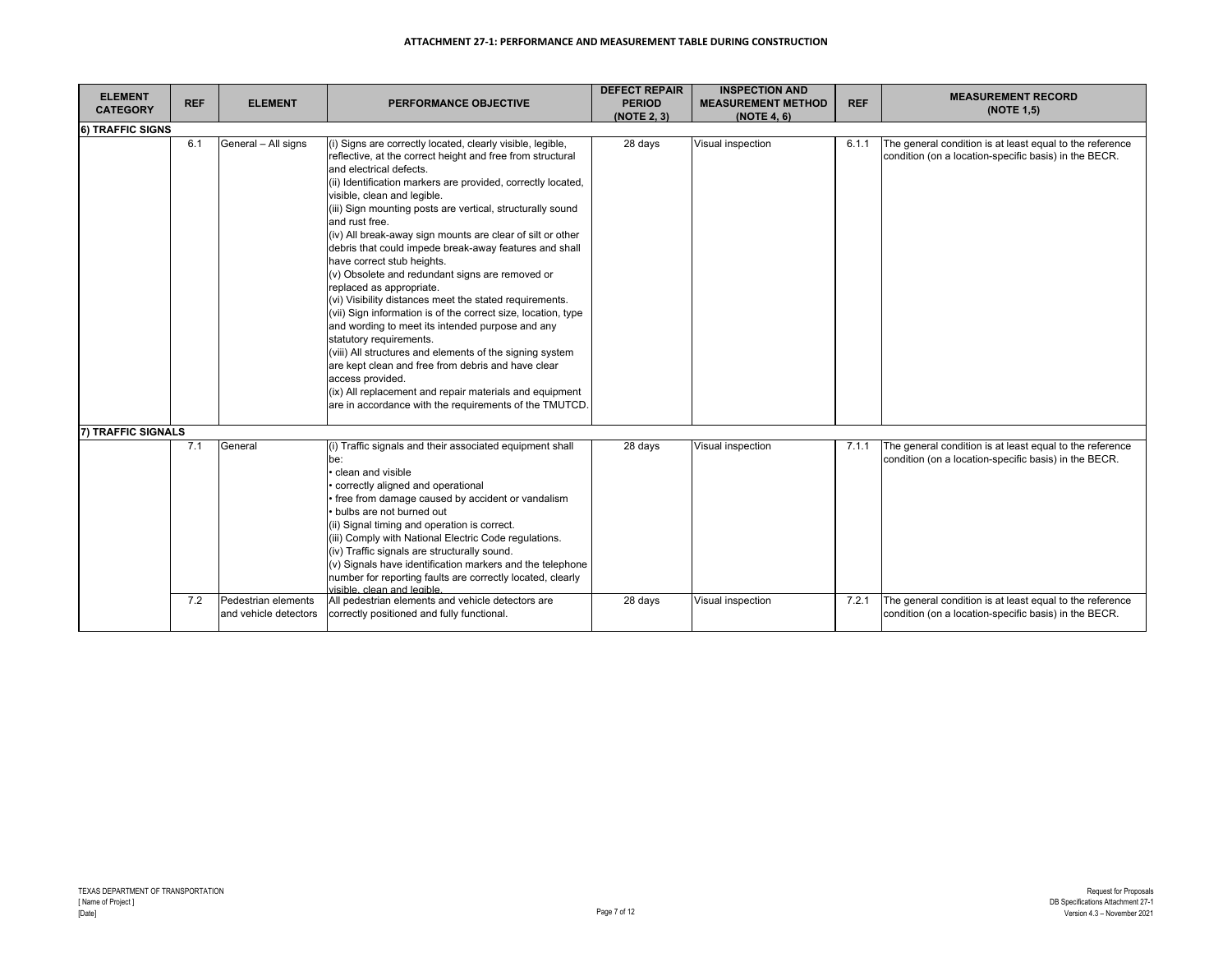| <b>ELEMENT</b>  |            |                                      |                                                                                                                                                                                                                                                                                                                                                                            | <b>DEFECT REPAIR</b>         | <b>INSPECTION AND</b>                                                           |            | <b>MEASUREMENT RECORD</b>                                                                                         |
|-----------------|------------|--------------------------------------|----------------------------------------------------------------------------------------------------------------------------------------------------------------------------------------------------------------------------------------------------------------------------------------------------------------------------------------------------------------------------|------------------------------|---------------------------------------------------------------------------------|------------|-------------------------------------------------------------------------------------------------------------------|
| <b>CATEGORY</b> | <b>REF</b> | <b>ELEMENT</b>                       | <b>PERFORMANCE OBJECTIVE</b>                                                                                                                                                                                                                                                                                                                                               | <b>PERIOD</b><br>(NOTE 2, 3) | <b>MEASUREMENT METHOD</b><br>(NOTE 4, 6)                                        | <b>REF</b> | (NOTE 1,5)                                                                                                        |
| 8) LIGHTING     |            |                                      |                                                                                                                                                                                                                                                                                                                                                                            |                              |                                                                                 |            |                                                                                                                   |
|                 | 8.1        | Roadway lighting -<br>General        | (i) All lighting is free from defects and provides<br>acceptable uniform lighting quality.<br>(ii) Lanterns are clean, clearly visible and correctly<br>positioned.<br>(iii) Lighting units are free from accidental damage or<br>vandalism.<br>(iv) Columns are upright, correctly founded, visually<br>acceptable and structurally sound.                                | 28 days                      | Night time inspection or<br>automated logs                                      | 8.1.1      | The general condition is at least equal to the reference<br>condition (on a location-specific basis) in the BECR. |
|                 | 8.2        | Sign lighting                        | Sign lighting is fully operational.                                                                                                                                                                                                                                                                                                                                        | 28 days                      | Night time inspection or<br>automated logs                                      | 8.2.1      | The general condition is at least equal to the reference<br>condition (on a location-specific basis) in the BECR. |
|                 | 8.3        | Aesthetic lighting                   | Aesthetic lighting is fully operational.                                                                                                                                                                                                                                                                                                                                   | 28 days                      | Night time inspection or<br>automated logs                                      | 8.3.1      | The general condition is at least equal to the reference<br>condition (on a location-specific basis) in the BECR. |
|                 | 8.4        | <b>Electrical supply</b>             | Electricity supply, feeder pillars, cabinets, switches and<br>fittings are electrically, mechanically and structurally<br>sound and functioning.                                                                                                                                                                                                                           | 28 days                      | Testing to meet National<br>Electric Code regulations,<br>visual inspection     | 8.4.1      | The general condition is at least equal to the reference<br>condition (on a location-specific basis) in the BECR. |
|                 | 8.5        | Access panels                        | All access panels in place and secure at all times.                                                                                                                                                                                                                                                                                                                        | 28 days                      | Visual inspection                                                               | 8.5.1      | The general condition is at least equal to the reference<br>condition (on a location-specific basis) in the BECR. |
|                 | 8.6        | High-mast lighting                   | (i) All high-mast luminaries functioning on each pole.<br>(ii) All obstruction lights are present and working (if<br>required).<br>(iii) Compartment door is secure with all bolts in place.<br>(iv) All winch and safety equipment are correctly<br>functioning and maintained without rusting or corrosion.<br>(for structural requirements refer to Element Category 3) | 28 days                      | Night time inspections or<br>automated logs                                     | 8.6.1      | The general condition is at least equal to the reference<br>condition (on a location-specific basis) in the BECR. |
|                 |            | 9) FENCES, WALLS AND SOUND ABATEMENT |                                                                                                                                                                                                                                                                                                                                                                            |                              |                                                                                 |            |                                                                                                                   |
|                 | 9.1        | General                              | Integrity and structural condition of fences, walls and/or<br>sound abatement elements are maintained and are free<br>of:<br>blocked weep holes<br>undesirable vegetation<br>defects in joint sealants<br>defects in pedestrian protection<br>scour damage<br>corrosion of rebar<br>paint system failure<br>concrete spalling<br>impact damage                             | 6 months                     | Visual inspection and<br>structural assessment if visual<br>inspection warrants | 9.1.1      | The general condition is at least equal to the reference<br>condition (on a location-specific basis) in the BECR. |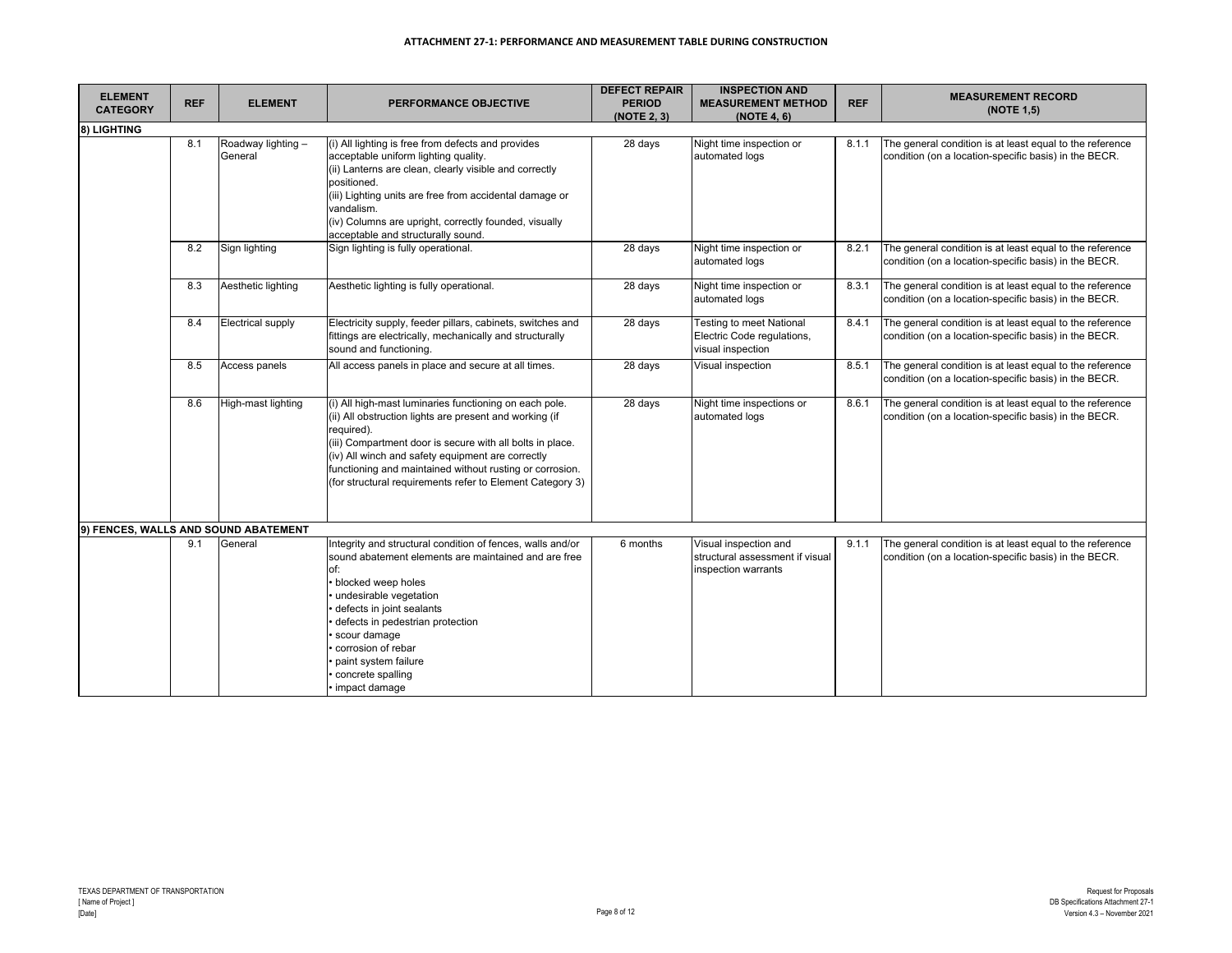| <b>ELEMENT</b><br><b>CATEGORY</b> | <b>REF</b> | <b>ELEMENT</b>                                                   | PERFORMANCE OBJECTIVE                                                                                                                                                                                                                                                                                                                                                                                                                                                                                                                                                                                                                                                                                                                                                                                                                                                                                                             | <b>DEFECT REPAIR</b><br><b>PERIOD</b><br>(NOTE 2, 3) | <b>INSPECTION AND</b><br><b>MEASUREMENT METHOD</b><br>(NOTE 4, 6) | <b>REF</b>       | <b>MEASUREMENT RECORD</b><br>(NOTE 1,5)                                                                                                                                                                            |
|-----------------------------------|------------|------------------------------------------------------------------|-----------------------------------------------------------------------------------------------------------------------------------------------------------------------------------------------------------------------------------------------------------------------------------------------------------------------------------------------------------------------------------------------------------------------------------------------------------------------------------------------------------------------------------------------------------------------------------------------------------------------------------------------------------------------------------------------------------------------------------------------------------------------------------------------------------------------------------------------------------------------------------------------------------------------------------|------------------------------------------------------|-------------------------------------------------------------------|------------------|--------------------------------------------------------------------------------------------------------------------------------------------------------------------------------------------------------------------|
|                                   |            |                                                                  | 10) ROADSIDE MANAGEMENT (comply with specified minimum condition)                                                                                                                                                                                                                                                                                                                                                                                                                                                                                                                                                                                                                                                                                                                                                                                                                                                                 |                                                      |                                                                   |                  |                                                                                                                                                                                                                    |
|                                   | 10.1       | Vegetated areas -<br><b>Except landscaped</b><br>areas - General | Vegetation is maintained so that:<br>(i) Height of grass and weeds is kept within the limits<br>described for rural or urban areas. Mowing begins before<br>vegetation reaches the maximum height.<br>(ii) Spot mowing at intersections, ramps or other areas<br>maintains visibility of appurtenances and sight distance.<br>(iii) Grass or vegetation does not encroach into or on<br>paved shoulders, mainlanes, sidewalks, islands, riprap,<br>traffic barrier or curbs.<br>(iv) A herbicide program is undertaken in accordance<br>with the TxDOT Roadside Vegetation Manual and the<br>TxDOT Herbicide Operations Manual to control noxious<br>weeds and to eliminate grass in pavement or concrete.<br>(v) A full width mowing cycle is completed after the first<br>frost.<br>(vi) Wildflowers are preserved utilizing the guidelines in<br>the mowing specifications and TxDOT Roadside<br>Vegetation Management Manual. | 28 days                                              | Physical measurement                                              | 10.1.1           | Urban Areas - Individual measurement areas have 95%<br>of height of grass and weeds between 5" and 18".<br>Rural areas - Individual measurement areas have 95%<br>of height of grass and weeds between 5" and 30". |
|                                   | 10.2       | Landscaped areas                                                 | (i) All landscaped areas are maintained to their originally<br>constructed condition. Landscaped areas are as<br>designated in the Plans.<br>(ii) Mowing, litter pickup, irrigation system maintenance<br>and operation, plant maintenance, pruning, insect,<br>disease and pest control, fertilization, mulching, bed<br>maintenance, watering is undertaken as per<br>Maintenance Management Plan.<br>(iii) The height of grass and weeds is kept between 2"<br>and 8". Mowing begins before vegetation reaches 8".<br>(iv) Damaged or dead vegetation is replaced.                                                                                                                                                                                                                                                                                                                                                             | 28 days                                              | Visual inspection<br>Visual inspection                            | 10.1.2<br>10.2.1 | Other performance objectives met.<br>Performance objective met.                                                                                                                                                    |
|                                   | 10.3       | Fire hazards                                                     | Fire hazards are controlled.                                                                                                                                                                                                                                                                                                                                                                                                                                                                                                                                                                                                                                                                                                                                                                                                                                                                                                      | 28 days                                              | Visual inspection                                                 | 10.3.1           | Performance objective met.                                                                                                                                                                                         |
|                                   | 10.4       | Trees, brush and<br>ornamentals                                  | (i) Trees, brush and ornamentals on the right of way,<br>except in established no mow areas, are trimmed in<br>accordance with TxDOT standards.<br>(ii) Trees, brush and ornamentals are trimmed to insure<br>they do not interfere with vehicles or sight distance, or<br>inhibit the visibility of signs.<br>(iii) Dead trees, brush, ornamentals and branches are<br>removed. Potentially dangerous trees or limbs are<br>removed.<br>(iv) All undesirable trees and vegetation are removed.<br>Diseased trees or limbs are treated or removed by<br>icensed contractors.                                                                                                                                                                                                                                                                                                                                                      | 28 days                                              | Visual inspection                                                 | 10.4.1           | Performance objective met.                                                                                                                                                                                         |
|                                   | 10.5       | Wetlands                                                         | Wetlands are managed in accordance with the permit<br>requirements.                                                                                                                                                                                                                                                                                                                                                                                                                                                                                                                                                                                                                                                                                                                                                                                                                                                               | 28 days                                              | Visual inspection and records<br>of compliance                    | 10.5.1           | The general condition is at least equal to the reference<br>condition (on a location-specific basis) in the BECR.                                                                                                  |
|                                   | 10.6       | Sidewalks and<br>pedestrian curb ramps                           | Compliance with TxDOT Design Standards and<br>Americans with Disabilities Act (ADA) requirements and<br>maintain at a standard to be free of defects as follows:<br>(i) unsealed cracks or joints<br>(ii) broken sections<br>(iii) vertical displacement or misalignment                                                                                                                                                                                                                                                                                                                                                                                                                                                                                                                                                                                                                                                          | 28 days                                              | Visual inspection                                                 | 10.6.1           | The general condition is at least equal to the reference<br>condition (on a location-specific basis) in the BECR.                                                                                                  |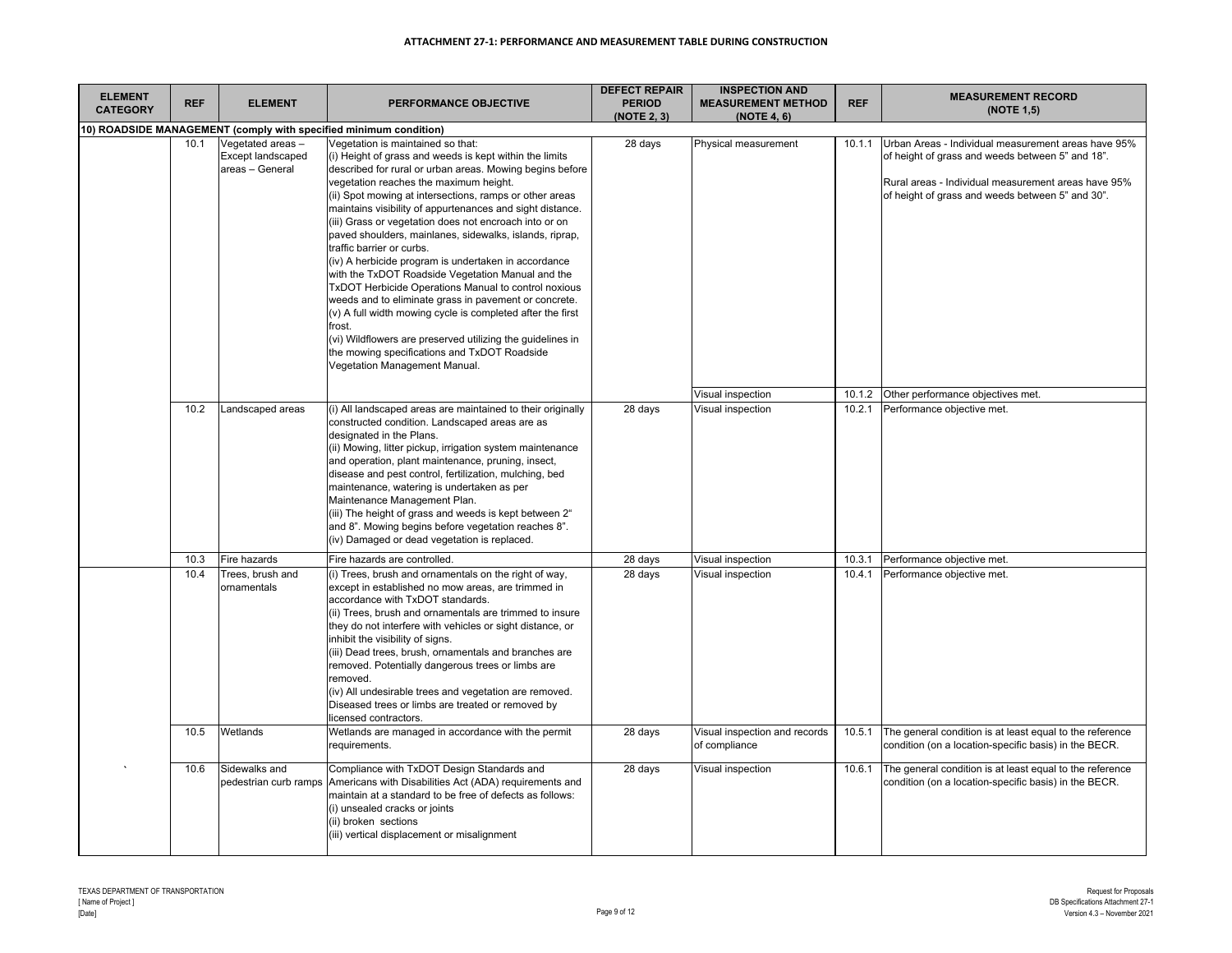| <b>ELEMENT</b>  | <b>REF</b> | <b>ELEMENT</b>                                                  | <b>PERFORMANCE OBJECTIVE</b>                                                                                                                                                                                                                                                                                               | <b>DEFECT REPAIR</b><br><b>PERIOD</b> | <b>INSPECTION AND</b><br><b>MEASUREMENT METHOD</b> | <b>REF</b> | <b>MEASUREMENT RECORD</b>                                                                                         |
|-----------------|------------|-----------------------------------------------------------------|----------------------------------------------------------------------------------------------------------------------------------------------------------------------------------------------------------------------------------------------------------------------------------------------------------------------------|---------------------------------------|----------------------------------------------------|------------|-------------------------------------------------------------------------------------------------------------------|
| <b>CATEGORY</b> |            |                                                                 |                                                                                                                                                                                                                                                                                                                            | (NOTE 2, 3)                           | (NOTE 4.6)                                         |            | (NOTE 1,5)                                                                                                        |
|                 |            | 11) REST AREAS AND PICNIC AREAS (NOT USED)                      |                                                                                                                                                                                                                                                                                                                            |                                       |                                                    |            |                                                                                                                   |
|                 |            | <b>12) EARTHWORKS, EMBANKMENTS AND CUTTINGS</b>                 |                                                                                                                                                                                                                                                                                                                            |                                       |                                                    |            |                                                                                                                   |
|                 | 12.1       | Slope failure                                                   | No structural or natural failures of the embankment and<br>cut slopes of the Project.                                                                                                                                                                                                                                      | 6 months                              | Visual inspection                                  | 12.1.1     | The general condition is at least equal to the reference<br>condition (on a location-specific basis) in the BECR. |
|                 | 12.2       | Slopes - General                                                | Slopes are in conformance to the original, as-designed,<br>graded cross-sections (or any modifications to such<br>cross sections needed to address erosion or instability).                                                                                                                                                | 6 months                              | Visual inspection                                  | 12.2.1     | The general condition is at least equal to the reference<br>condition (on a location-specific basis) in the BECR. |
|                 | 12.3       | Slopes - Erosion                                                | Slopes function properly with no erosion of a nature that<br>may result in further deterioration. All necessary erosion<br>prevention measures are in place, including landscaping<br>materials, seeding, turf or other vegetation. The roadway,<br>shoulders and ditches are free from all eroded materials.              | 3 months                              | Visual inspection                                  | 12.3.1     | The general condition is at least equal to the reference<br>condition (on a location-specific basis) in the BECR. |
|                 | 12.4       | Slopes - Permanent<br><b>Erosion Control</b><br><b>Measures</b> | Where permanent erosion control measures such as<br>rock or concrete riprap are utilized, erosion control<br>measures are not damaged or undermined, function<br>properly and concrete slope protection joints are sealed<br>and free from vegetation affecting or having the potential<br>to affect structural integrity. | 3 months                              | Visual inspection                                  | 12.4.1     | The general condition is at least equal to the reference<br>condition (on a location-specific basis) in the BECR. |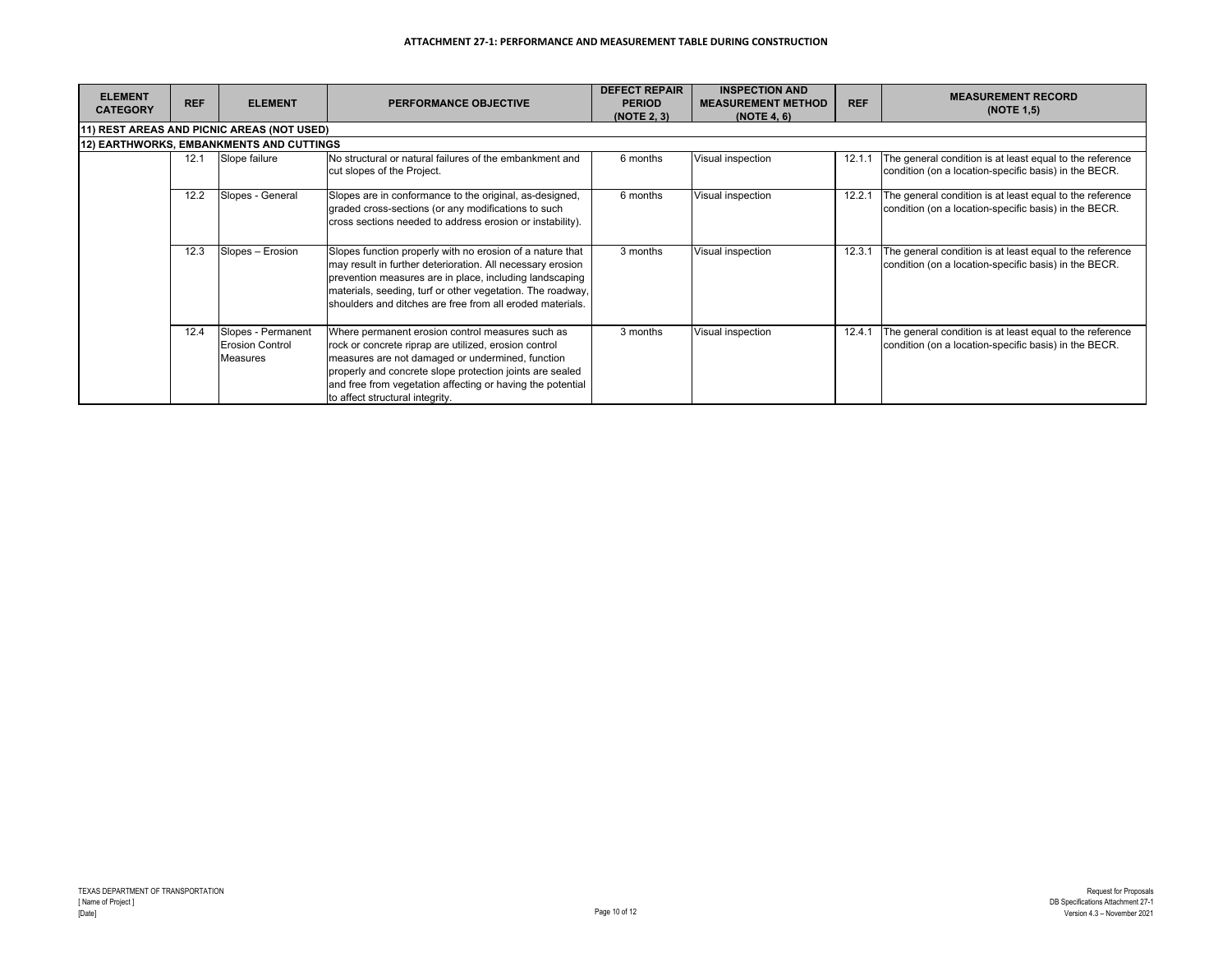| <b>ELEMENT</b>           |            |                                                  |                                                                                                                                                                                                                                                                                                                                                                                                                                                                                                                                                                                                                                                                                             | <b>DEFECT REPAIR</b>         | <b>INSPECTION AND</b>                                     |            | <b>MEASUREMENT RECORD</b>                                                                                                                 |
|--------------------------|------------|--------------------------------------------------|---------------------------------------------------------------------------------------------------------------------------------------------------------------------------------------------------------------------------------------------------------------------------------------------------------------------------------------------------------------------------------------------------------------------------------------------------------------------------------------------------------------------------------------------------------------------------------------------------------------------------------------------------------------------------------------------|------------------------------|-----------------------------------------------------------|------------|-------------------------------------------------------------------------------------------------------------------------------------------|
| <b>CATEGORY</b>          | <b>REF</b> | <b>ELEMENT</b>                                   | PERFORMANCE OBJECTIVE                                                                                                                                                                                                                                                                                                                                                                                                                                                                                                                                                                                                                                                                       | <b>PERIOD</b><br>(NOTE 2, 3) | <b>MEASUREMENT METHOD</b><br>(NOTE 4, 6)                  | <b>REF</b> | (NOTE 1,5)                                                                                                                                |
| <b>13) ITS EQUIPMENT</b> |            |                                                  |                                                                                                                                                                                                                                                                                                                                                                                                                                                                                                                                                                                                                                                                                             |                              |                                                           |            |                                                                                                                                           |
|                          | 13.1       | ITS Equipment -<br>Maintenance                   | All ITS equipment is fully functional and housing is<br>functioning and free of defects.<br>(i) All equipment and cabinet identification numbers are<br>visible, sites are well drained and access is clear.<br>(ii) Steps, handrails and accesses are kept in a good<br>condition.<br>(iii) Access to all communication hubs, ground boxes,<br>cabinets and sites is clear.<br>(iv) All drainage is operational and all external fixtures<br>and fittings are in a satisfactory condition.<br>(v) All communications cable markers, cable joint<br>markers and duct markers are visible and missing<br>markers are replaced.<br>(vi) Backup power supply system is available at all times. | 28 days                      | Visual inspection and records<br>of existing malfunctions | 13.1.1     | ITS equipment is fully functional and the general<br>condition is at least equal to the reference condition in<br>the BECR.               |
|                          | 13.2       | Dynamic Message<br>Sign Equipment                | Dynamic Message Signs are free from faults such as:<br>(i) Any signal displaying a message which is deemed to<br>be a safety hazard.<br>(ii) Failure of system to clear sign settings when<br>appropriate.<br>(iii) 2 or more contiguous sign failures that prevent<br>control office setting strategic diversions.<br>(iv) Signs displaying an incorrect message.                                                                                                                                                                                                                                                                                                                          | 14 days                      | Visual inspection and records<br>of existing malfunctions | 13.2.1     | Dynamic message sign is fully functional and the general<br>condition is at least equal to the reference condition in<br>the BECR.        |
|                          | 13.3       | <b>CCTV Equipment</b>                            | CCTV Systems are free from serious faults that<br>significantly limit the availability of the operators to<br>monitor the area network, such as:<br>(i) Failure of CCTV Systems to provide control offices<br>with access and control of CCTV images.<br>(ii) Failure of a CCTV camera or its video transmission<br>system.<br>(iii) Failure of a Pan / Tilt unit or its control system.<br>(iv) Moisture ingress onto CCTV camera lens.<br>(v) Faults that result in significant degradation of CCTV<br>images.                                                                                                                                                                            | 14 days                      | Visual inspection and records<br>of existing malfunctions | 13.3.1     | CCTV system is fully functional and the general condition<br>is at least equal to the reference condition in the BECR.                    |
|                          | 13.4       | <b>Vehicle Detection</b><br>Equipment            | All equipment free of defects and operational problems<br>such as:<br>(i) Inoperable loops<br>(ii) Malfunctioning camera controllers                                                                                                                                                                                                                                                                                                                                                                                                                                                                                                                                                        | 28 days                      | Visual inspection and records<br>of existing malfunctions | 13.4.1     | Vehicle detection equipment is fully functional and the<br>general condition is at least equal to the reference<br>condition in the BECR. |
|                          |            | 14) TOLLING FACITLITIES AND BUILDINGS (NOT USED) |                                                                                                                                                                                                                                                                                                                                                                                                                                                                                                                                                                                                                                                                                             |                              |                                                           |            |                                                                                                                                           |
| 15) AMENITY              |            |                                                  |                                                                                                                                                                                                                                                                                                                                                                                                                                                                                                                                                                                                                                                                                             |                              |                                                           |            |                                                                                                                                           |
|                          | 15.1       | Graffiti                                         | Graffiti is removed in a manner and using materials that<br>restore the surface to a like appearance similar to<br>adjoining surfaces<br>(i) Category 2 Defect - Graffiti other than Category 1<br>Defect                                                                                                                                                                                                                                                                                                                                                                                                                                                                                   | 28 days                      | Visual inspection                                         | 15.1.1     | Graffiti is not present.                                                                                                                  |
|                          | 15.2       | Animals                                          | All dead or injured animals are removed.                                                                                                                                                                                                                                                                                                                                                                                                                                                                                                                                                                                                                                                    | 3 days                       | Visual inspection                                         | 15.2.1     | Dead or injured animals are not present.                                                                                                  |
|                          | 15.3       | Abandoned vehicles<br>and equipment              | All abandoned vehicles and equipment are removed.                                                                                                                                                                                                                                                                                                                                                                                                                                                                                                                                                                                                                                           | 3 days                       | Visual inspection                                         | 15.3.1     | Abandoned vehicles or equipment are not present.                                                                                          |